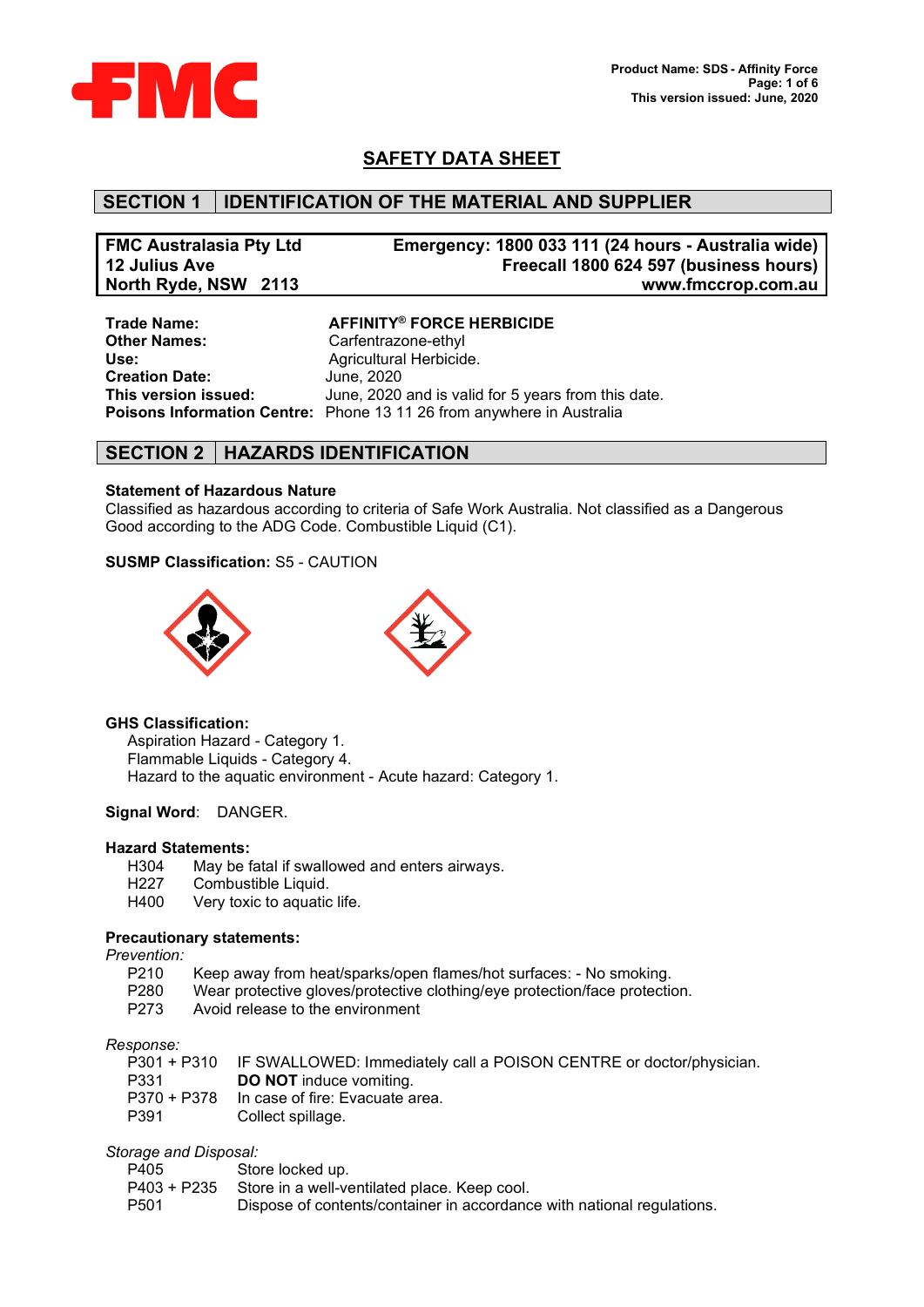

# **SECTION 3 COMPOSITION/INFORMATION ON INGREDIENTS**

| Ingredients:                                     |                   |                   |
|--------------------------------------------------|-------------------|-------------------|
| CHEMICAL                                         | <b>CAS NUMBER</b> | <b>PROPORTION</b> |
| Carfentrazone-ethyl                              | 128639-02-1       | 24%               |
| Aromatic hydrocarbon                             | 84742-94-5        | 24%               |
| Other ingredients determined to be non-hazardous |                   | Balance           |

| <i>CAS NUMBER</i> |  |
|-------------------|--|
| 128639-02-1       |  |
| 84742-94-5        |  |

*CHEMICAL CAS NUMBER PROPORTION (% w/w)*

## **SECTION 4 FIRST AID MEASURES**

#### **FIRST AID**

- **Swallowed:** If swallowed, rinse mouth with water and give 1 or 2 glasses of water to drink. If any discomfort persists seek medical advice. **DO NOT** induce vomiting.
- **Eye:** If in eyes, hold eyes open and flush with clean water until chemical is removed. If irritation occurs and persists, obtain medical attention.
- **Skin:** If on skin wash with soap and water. Remove contaminated clothing. If irritation occurs and persists see a doctor. Launder contaminated clothing before re-use.
- **Inhaled:** Remove patient to fresh air. If breathing discomfort occurs, obtain medical attention.

**Advice to Doctors:** Carfentrazone-ethyl has generally low acute toxicity. It is slightly irritating to the eyes and skin. Treatment is otherwise controlled removal of exposure followed by symptomatic and supportive care. This product contains aromatic hydrocarbons that can produce severe pneumonitis or fatal pulmonary oedema if aspirated during vomiting. Consideration should be given to gastric lavage with an endotracheal tube in place. Treatment is otherwise controlled removal of exposure followed by symptomatic and supportive care.

# **SECTION 5 FIRE FIGHTING MEASURES**

**Specific Hazard:** Product is a combustible liquid (C1). Flash point > 104°C.

**Extinguishing media:** Foam, CO<sub>2</sub> or dry chemical. Soft stream water fog if no alternatives. Contain all runoff.

**Hazards from combustion products:** On burning will emit toxic fumes of carbon monoxide, carbon dioxide, oxides of nitrogen, etc.

**Precautions for fire-fighters and special protective equipment:** Isolate fire area. Evacuate downwind. Wear full protective clothing and self-contained breathing apparatus. **DO NOT** breathe or contact smoke, gases or vapours generated. Fight fire from maximum distance or protected area. Cool cans using water spray, and use caution when approaching containers. Contain all runoff.

#### **SECTION 6 ACCIDENTIAL RELEASE MEASURES**

**Emergence procedures:** Isolate and post spill area. Wear cotton overalls buttoned to the neck and wrist (or equivalent clothing) and a washable hat, elbow-length chemical resistant gloves and goggles or safety glasses. Large spills should be dyked or covered to prevent dispersal. Vacuum or shovel spilled material into an approved container. Dispose of waste as indicated in section 13 or according to Australian Standard 2507 - Storage & Handling of Pesticides. Keep out unprotected persons and animals.

**Material and methods for containment and cleanup procedures:** To clean spill area, tools and equipment, wash with a solution of soap, water and acetic acid/vinegar. Follow this with a neutralisation step of washing the area with a bleach or caustic soda ash solution. Finally, wash with a strong soap and water solution. Absorb, as above, any excess liquid and add both solutions to the drums of waste already collected.

**DO NOT** allow spilled product or wash solution to enter sewers, drains, dams, creeks or any other waterways.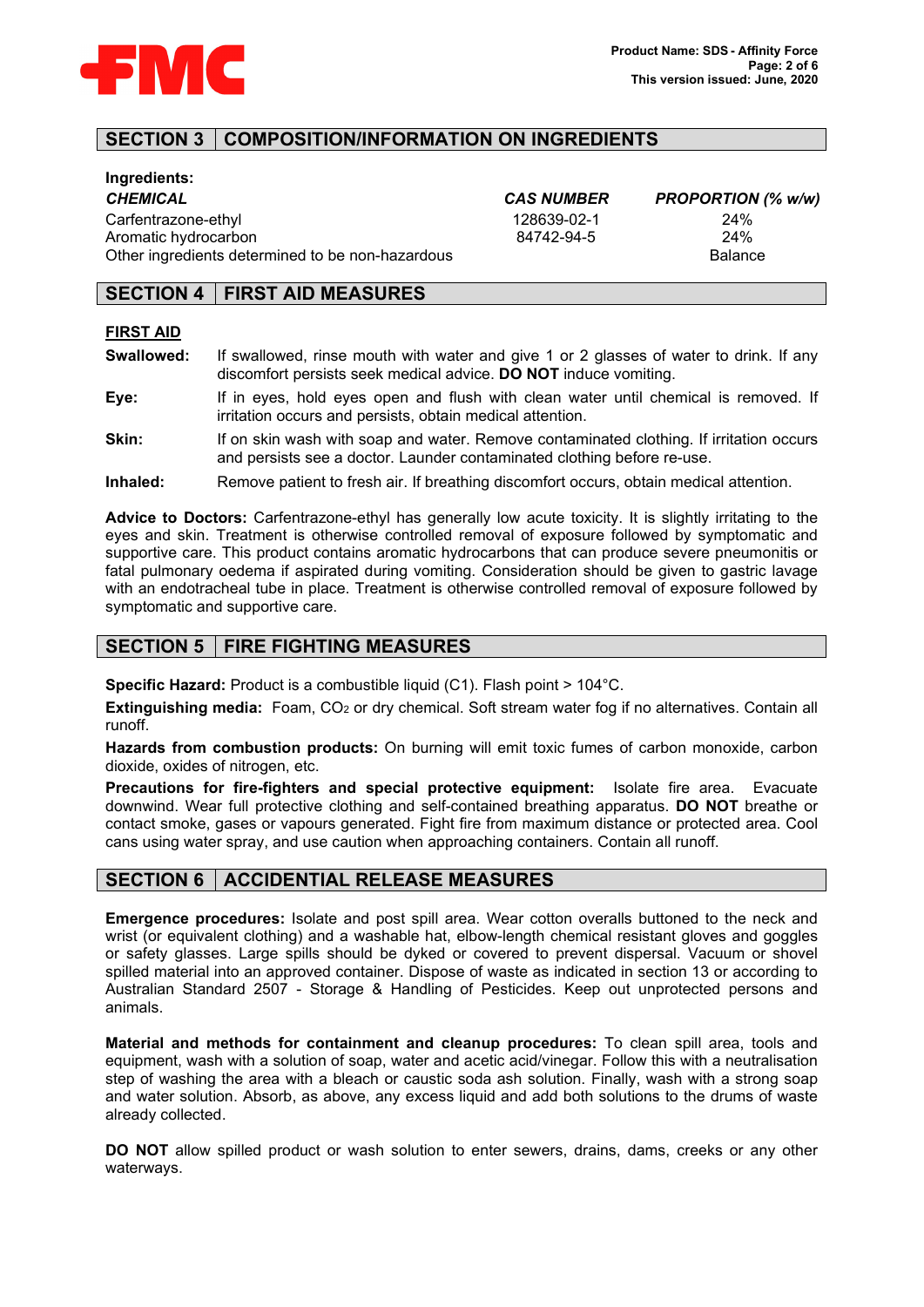

# **SECTION 7 HANDLING AND STORAGE**

**Precautions for Safe Handling:** Ensure containers are kept closed until using product. Will irritate the eyes. Avoid contact with eyes and skin. When opening the container and preparing spray, wear cotton overalls buttoned to the neck and wrist and a washable hat, elbow length chemical resistant gloves and goggles or safety glasses. If product on skin, immediately wash area with soap and water. If product in eyes, wash out immediately with water. Wash hands after use. After each day's use, wash gloves, face shield or goggles and contaminated clothing.

**Conditions for Safe Storage: DO NOT** store near (or allow to contact) fertilizers, fungicides or pesticides. Store in the closed original container, in a cool well ventilated area, out of direct sunlight. Store in room or place away from children, animals, food, feed stuffs, seed and fertilizers. This product is classified as a C1 (Combustible Liquid) for the purpose of storage and handling, in accordance with the requirements of AS 1940. Refer to state regulations for storage and transport requirements.

## **SECTION 8 EXPOSURE CONTROLS / PERSONAL PROTECTION**

#### **National Exposure Standards:**

No exposure standard has been established by Safe Work Australia for this product.

#### **Biological Limit Values:**

No biological limit allocated.

#### **Engineering controls:**

Use in well ventilated area only. Ventilate all transport vehicles prior to unloading. Keep containers closed when not in use.

#### **Personal Protective equipment (PPE):**

General: When opening the container and preparing spray, wear cotton overalls buttoned to the neck and wrist and a washable hat, elbow length chemical resistant gloves and goggles or safety glasses. If product on skin, immediately wash area with soap and water. If product in eyes, wash out immediately with water. Wash hands after use. After each day's use, wash gloves, face shield or goggles and contaminated clothing.

Personal Hygiene: Will irritate the eyes. Avoid contact with eyes and skin. Clean water should be available for washing in case of eye or skin contamination. Wash skin before eating, drinking or smoking. Shower at the end of the workday.

# **SECTION 9 PHYSICAL AND CHEMICAL PROPERTIES**

| Appearance:                 | Uniform milky solution.      |
|-----------------------------|------------------------------|
| Odour:                      | Slight aromatic odour.       |
| <b>Boiling point:</b>       | No data.                     |
| Freezing point:             | No data.                     |
| <b>Specific Gravity:</b>    | 1.0 $g/mL$ .                 |
| pH:                         | $3 - 5.5$ .                  |
| <b>Solubility in Water:</b> | Product emulsifies in water. |
| <b>Flammability:</b>        | Combustible liquid (C1).     |
| Corrosive hazard:           | Not known to be corrosive.   |
| Flashpoint (°C) :           | $>104^{\circ}$ C.            |
| Flammability Limits (%):    | Not established.             |
| <b>Poisons Schedule:</b>    | <b>S5 CAUTION</b>            |

# **SECTION 10 STABILITY AND REACTIVITY**

**Chemical Stability:** Product is considered stable for at least 2 years when stored at ambient temperatures out of direct sunlight, in the original container.

**Conditions to avoid:** Avoid exposure to heat or ignition sources.

**Incompatible materials:** Can react with oxidising agents and acid catalysts.

**Hazardous Decomposition Products:** If involved in a fire, will emit fumes containing toxic compounds. **Hazardous Reactions:** No special considerations.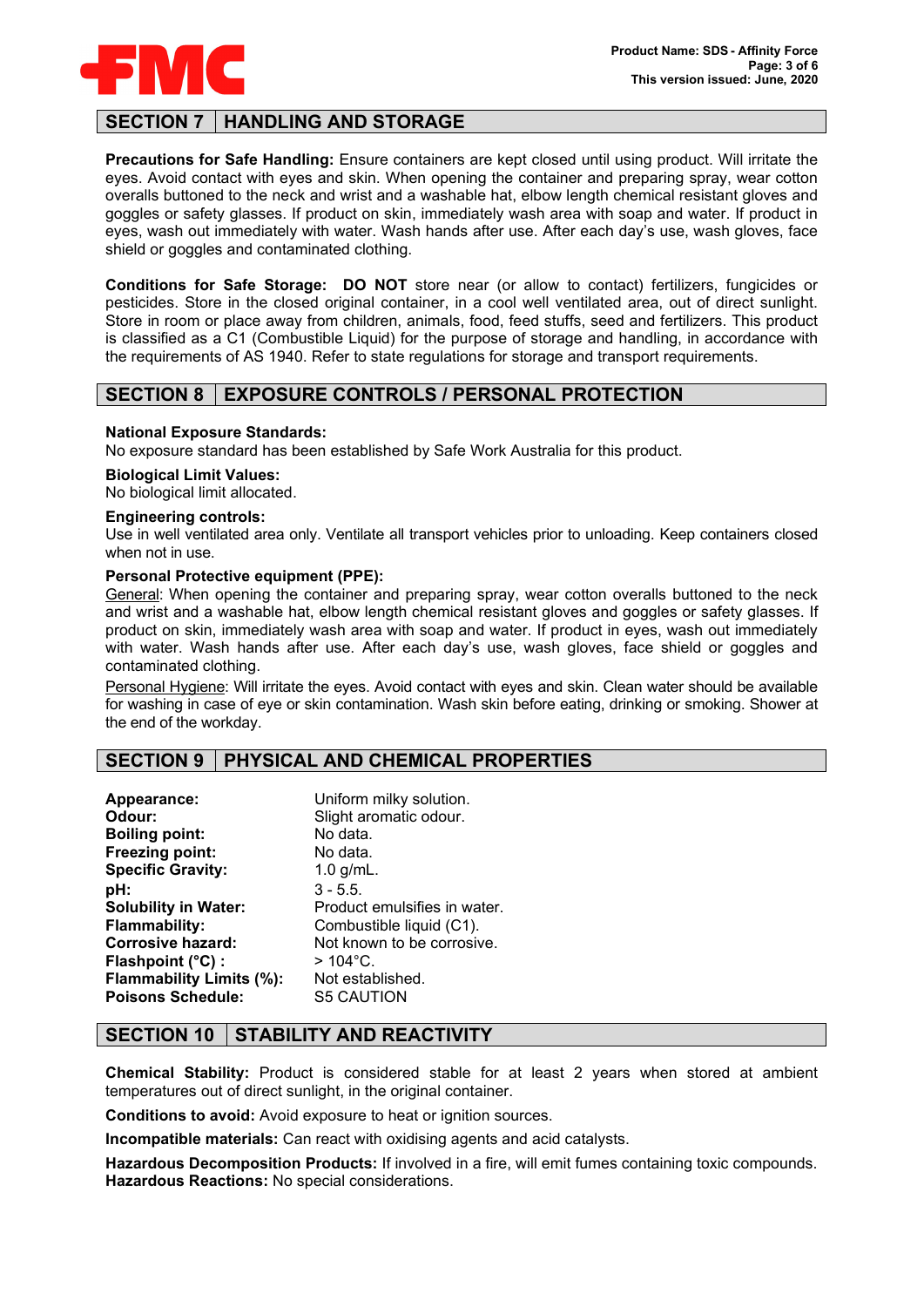

# **SECTION 11 TOXICOLOGICAL INFORMATION**

#### *Potential Health Effects:*

Studies with laboratory animals have shown this product to have low oral, dermal and inhalation toxicity. Signs of toxicity in laboratory animals included tremors, abdominal gripping, mucoid anal discharge, bloody oral discharge, hypothermia, squinting eyes, lacrimation, and pink to orange-brown discoloration of urine.

#### **Acute**

| Swallowed: | The product has low toxicity; the oral $LD_{50}$ in the rat is > 4000 mg/kg.                                                                                                |
|------------|-----------------------------------------------------------------------------------------------------------------------------------------------------------------------------|
| Eye:       | Slightly irritating to the eyes.                                                                                                                                            |
| Skin:      | Slightly irritating to the skin. This product has a low dermal toxicity. The dermal LD <sub>50</sub> in<br>the rabbit is $> 4000$ mg/kg. It is non-sensitising to the skin. |
| Inhaled:   | This product has low inhalation toxicity. The Acute Inhalation toxicity $LC_{50} > 6.31$<br>$mg/L/4$ hour.                                                                  |

**Chronic:** No data available on this formulation. In studies with laboratory animals, carfentrazone-ethyl did not cause reproductive toxicity, teratogenicity or carcinogenicity. An overall absence of genotoxicity has been demonstrated in tests of mutagenicity, DNA damage and chromosomal aberrations.

# **SECTION 12 | ECOLOGICAL INFORMATION**

**Environmental Toxicology:** No data is available on Affinity Force. Toxicity data is on the active constituent, Carfentrazone-ethyl. Carfentrazone-ethyl is toxic to algae ( $EC_{50}$  = 15 ppb), moderately toxic to fish (LC<sub>50</sub> 1.6 to 2 mg/L) and slightly toxic to aquatic crustacean (LC<sub>50</sub> = > 9.8 mg/L). Carfentrazoneethyl was shown to cause no effects to earthworms at concentrations up to 820 mg/kg in soil. Carfentrazone-ethyl is slightly toxic to birds ( $LD_{50}$  > 2,250 mg/kg) and low toxicity to bees (no deaths at 200 µg/bee). **DO NOT** contaminate sewers, drains, dams, creeks or any other waterways with product or the used container.

**Environmental Properties:** Carfentrazone-ethyl is rapidly degraded in soils under aerobic and anaerobic conditions (half life = 1 to 2 days). Carfentrazone-ethyl rapidly hydrolyses at pH 9 but stable at pH 5. Field studies show that Carfentrazone-ethyl has a low potential for movement in the soil. The Log P of 3.36 and a measured bioconcentration factor of 206 in fish, indicate a low potential for accumulation. The low vapour pressure  $(1.19 \times 10^{-7} \text{ Torr})$  indicates that volatility is not a concern.

### **SECTION 13 DISPOSAL CONSIDERATIONS**

**Spills & Disposal:** Isolate and post spill area. Wear prescribed protective clothing and equipment. Large spills should be dyked or covered to prevent dispersal. Keep out animals and unprotected persons. Keep material out of streams and sewers. Vacuum, shovel or pump waste into an approved drum. Label for contents. Dispose of drummed wastes, including decontamination solution, in accordance with the requirements of Local or State Waste Management Authorities.

*Dangerous to Fish*: **DO NOT** allow spilled product or wash solution to enter sewers, drains, dams, creeks or any other waterways.

**Disposal of empty containers:** Triple pressure rinse containers before disposal. Add rinsings to the spray tank. **DO NOT** dispose of undiluted chemicals on-site. If recycling replace cap and return clean containers to recycler or designated collection point. If not recycling, break, crush or puncture and deliver empty packaging to an approved waste management facility. If an approved waste management facility is not available bury the empty packaging 500 mm below the surface in a disposal pit specifically marked and set up for this purpose clear of waterways, desirable vegetation and tree roots, in compliance with relevant local, State or Territory regulations. **DO NOT** burn empty containers or product.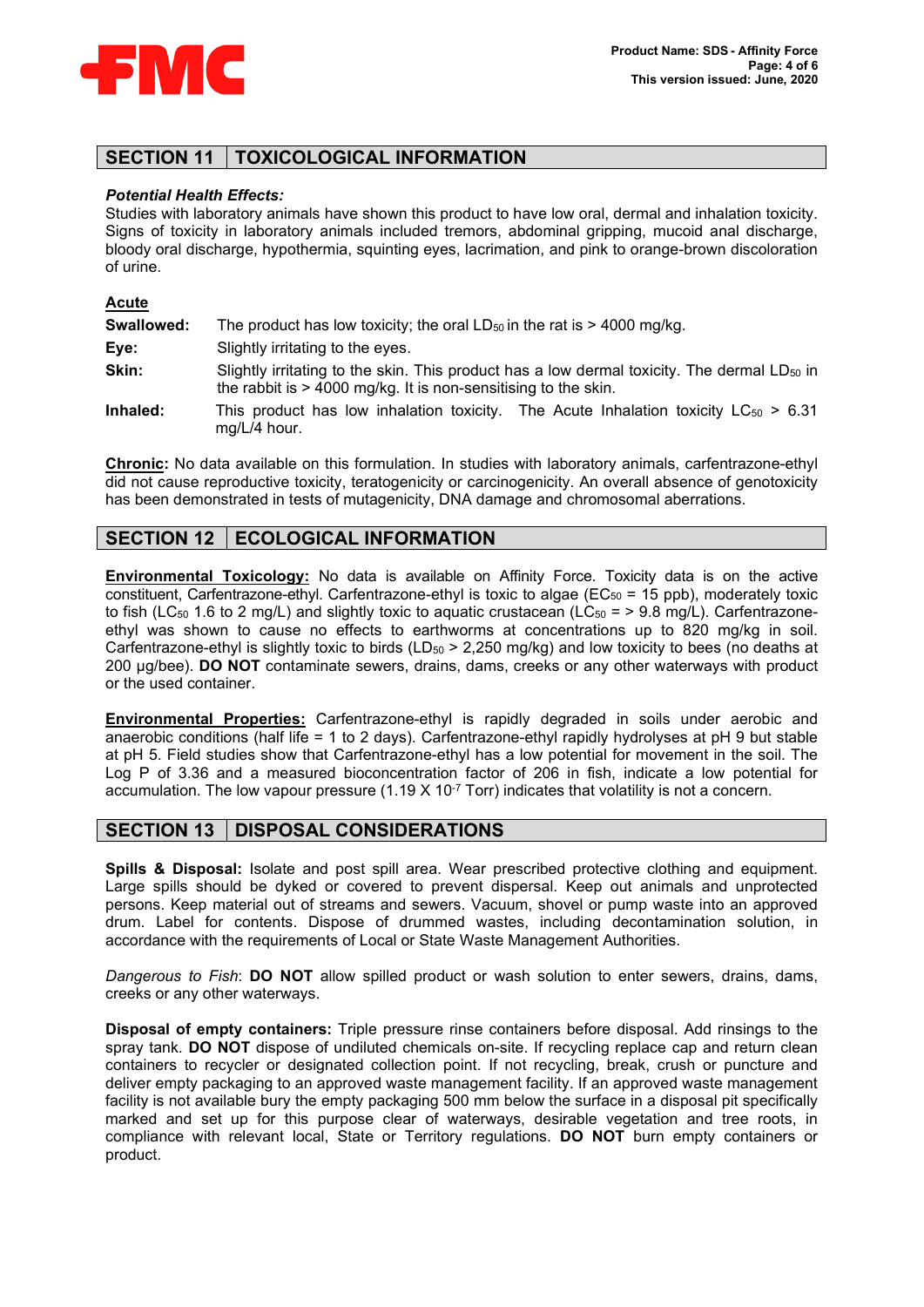

## **SECTION 14 TRANSPORT INFORMATION**

Not subject to the ADG Code when transported by Road or Rail in Australia, when being transported in IBCs or other receptacles < 500 kg (L) (Special Provision AU01).

Marine Pollutants in single or combination packaging containing a net quantity per single or inner packaging of 5 L or less for liquids or having a net mass per single or inner packaging of 5 kg or less for solids may be transported as non-dangerous goods as provided in section 2.10.2.7 of IMDG code and IATA special provision A197. Otherwise the following applies:

| <b>IMDG</b>          |   |                                                                                       |
|----------------------|---|---------------------------------------------------------------------------------------|
| UN number            |   | 3082                                                                                  |
| Proper shipping name |   | ENVIRONMENTALLY HAZARDOUS SUBSTANCE, LIQUID, N.O.S.<br>(contains Carfentrazone-ethyl) |
| Class                | ٠ | 9                                                                                     |
| Packing group        |   | Ш                                                                                     |
| Marine pollutant     |   | yes                                                                                   |
| <b>IATA</b>          |   |                                                                                       |
| UN number            |   | 3082                                                                                  |
| Proper shipping name |   | ENVIRONMENTALLY HAZARDOUS SUBSTANCE, LIQUID, N.O.S.<br>(contains Carfentrazone-ethyl) |
| Class                | ٠ | 9                                                                                     |
| Packing group        |   | Ш                                                                                     |

# **SECTION 15 REGULATORY INFORMATION**

Classified as a hazardous substance according to criteria of Safe Work Australia., Xn - Harmful.

Under the Standard for Uniform Scheduling of Medicines and Poisons (SUSMP), this product isa scheduled 5 poison.

This product is registered under the Agricultural and Veterinary Chemicals Code Act 1994. Product Registration No. 62003.

This product is not classified as a Dangerous Good according to the ADG Code for packs less than 3000 litres (SP AU01) (7th Ed).

This product is classified as a Dangerous Good according to International Maritime Dangerous Goods (IMDG) Code and the International Air Transport Association (IATA).

*Requirements concerning special training:*

Check State or Territory regulations that require people who use pesticides in their job or business to have training in the application of the materials.

# **SECTION 16 OTHER INFORMATION**

Issue Date: 22 June 2020. Valid for 5 years. (Correcting CAS number & updating GHS).

#### **Key to abbreviations and acronyms used in this SDS:**

| ADG Code:           | Australian Dangerous Goods Code (for the transport of dangerous goods by Road<br>and Rail).                           |
|---------------------|-----------------------------------------------------------------------------------------------------------------------|
| Ataxia:             | Inability to control the coordinate movements of the muscles.                                                         |
| Bradycardia:        | Is a resting heart rate of under 60 beats per minute (adults).                                                        |
| Carcinogen:         | An agent which is responsible for the formation of a cancer.                                                          |
| Clonic:             | An abnormality in neuromuscular activity characterized by rapidly alternating<br>muscular contraction and relaxation. |
| Combustible Liquid: | Liquids that ignite with a flash point greater than 60°C.                                                             |
| Flammable Liquid:   | Liquids that ignite with a flash point less than $60^{\circ}$ C.                                                      |
| Genotoxic:          | Capable of causing damage to genetic material, such as DNA.                                                           |
| Haematopoietic:     | Pertaining to the formation of blood or blood cells.                                                                  |
| Lavage:             | The irrigation or washing out of an organ, as of the stomach or bowel.                                                |
| Mutagen:            | An agent capable of producing a mutation.                                                                             |
| Oedema:             | Accumulation of fluid in tissues.                                                                                     |